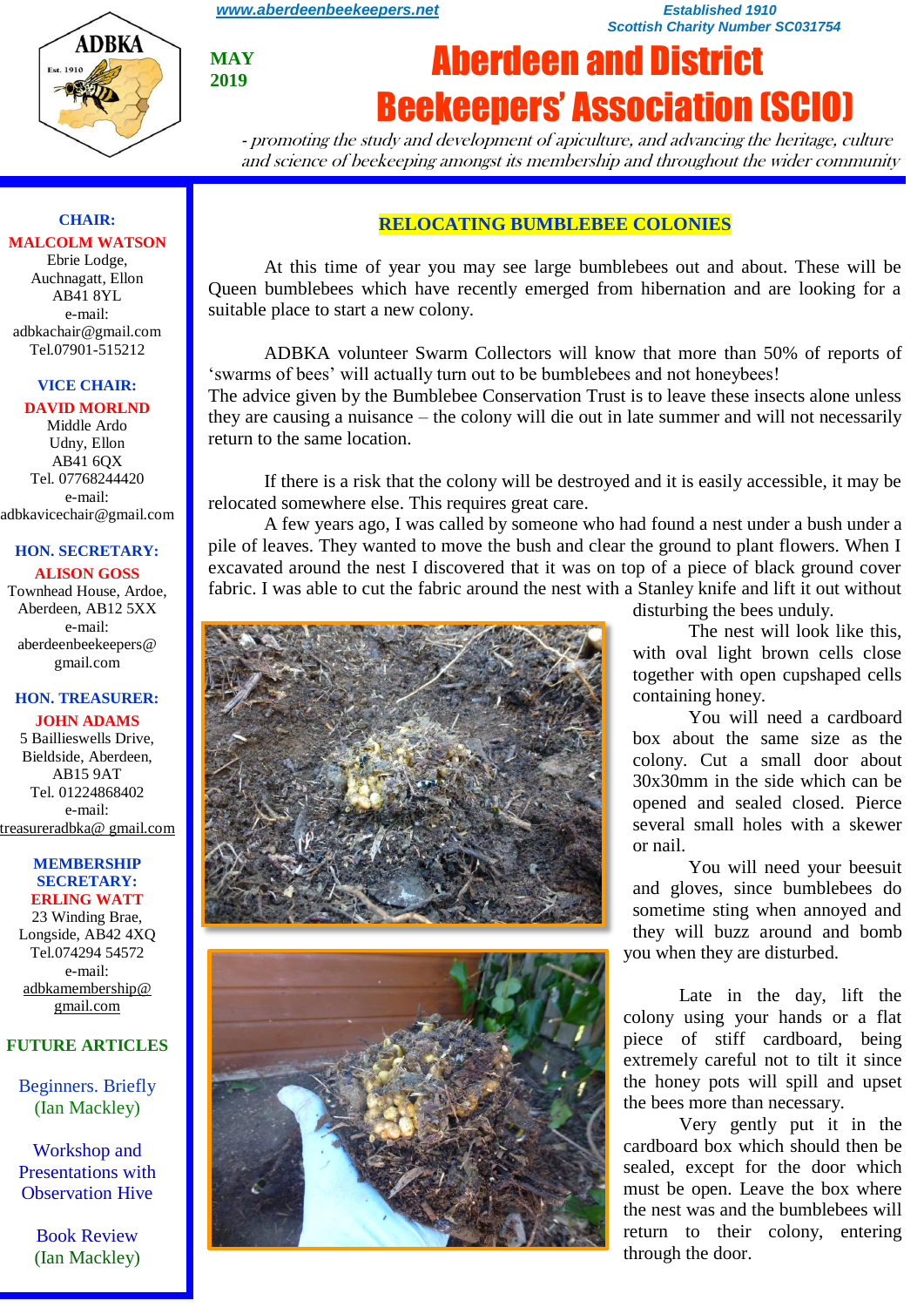

When it is dark, return, seal the door shut with gaffer tape and move the box to a dry safe site which may be a compost heap, shed or under a pile of leaves. Open the door in the morning to let the bumblebees orient themselves to the new location.

Later on, the colony can be carefully taken from the box and left to settle down. Cover with leaves, wood shavings or dry compost and leave alone.

By the way, did you realise that the name Dumbledore, the headmaster of Hogwarts School is an ancient word for Bumblebee?

**David Morland**

# **BEES LIVING ON NOTRE-DAME CATHEDRAL ROOF SURVIVE BLAZE**

Notre-Dame's smallest residents have survived the devastating fire which destroyed most of the cathedral's roof and toppled its famous spire.

Some 200,000 bees living in hives on the roof were initially thought to have perished in the blaze. However Nicolas Géant, the cathedral's beekeeper, has confirmed that the bees are alive and buzzing. Mr Géant has looked after the cathedral's three beehives since 2013, when they were installed.



That was part of an initiative to boost bee numbers across Paris.

The hives sit on top of the sacristy by Notre-Dame's south side, around 30m (98 ft) below the main roof. As a result, Mr Géant says they remained untouched by the flames.

European bees - unlike other species - stay by their hive after sensing danger, gorging on honey and working to protect their queen.

High temperatures would have posed the biggest risk, but Mr Géant explained that any smoke would have simply intoxicated them.

"Instead of killing them, the carbon dioxide makes them drunk, puts them to sleep," he told AP.

Beekeepers commonly use smoke to sedate the insects and gain access to their hive.

"I was incredibly sad about Notre-Dame because [it's such a beautiful building,](https://edition.cnn.com/2019/04/19/europe/notre-dame-bees-fire-intl-scli/index.html)" Mr Géant said in an interview with CNN.

"But to hear there is life when it comes to the bees, that's just wonderful."

"Thank goodness the flames didn't touch them," he added. "It's a miracle!"

#### **According to W. Augustus Munn, Esq. in his 1844 book, A Description of the Bar-and-Frame Hive:**

"Pliny states that the custom of removing bees from place to place for fresh pasturage was frequent in the Roman territories, and such is still the practice of the Italians who live near the banks of the Po, (the river which Pliny particularly instances) mentioned by Alexander de Montford, who says that the Italians treat their bees in nearly the same manner as the Egyptians did and still do; that they load boats with hives and convey them to the neighbourhood of the mountains of Piedmont; that in proportion as the bees gather their harvest, the boats, by growing heavier, sink deeper into the water; and that the watermen determine from this when their hives are loaded sufficiently and it is time to carry them back to their places from which they came. The same author relates that the people of the country of Juliers used the same practice; for that, at a certain season of the year, they carried their bees to the foot of the mountains that were covered with wild thyme."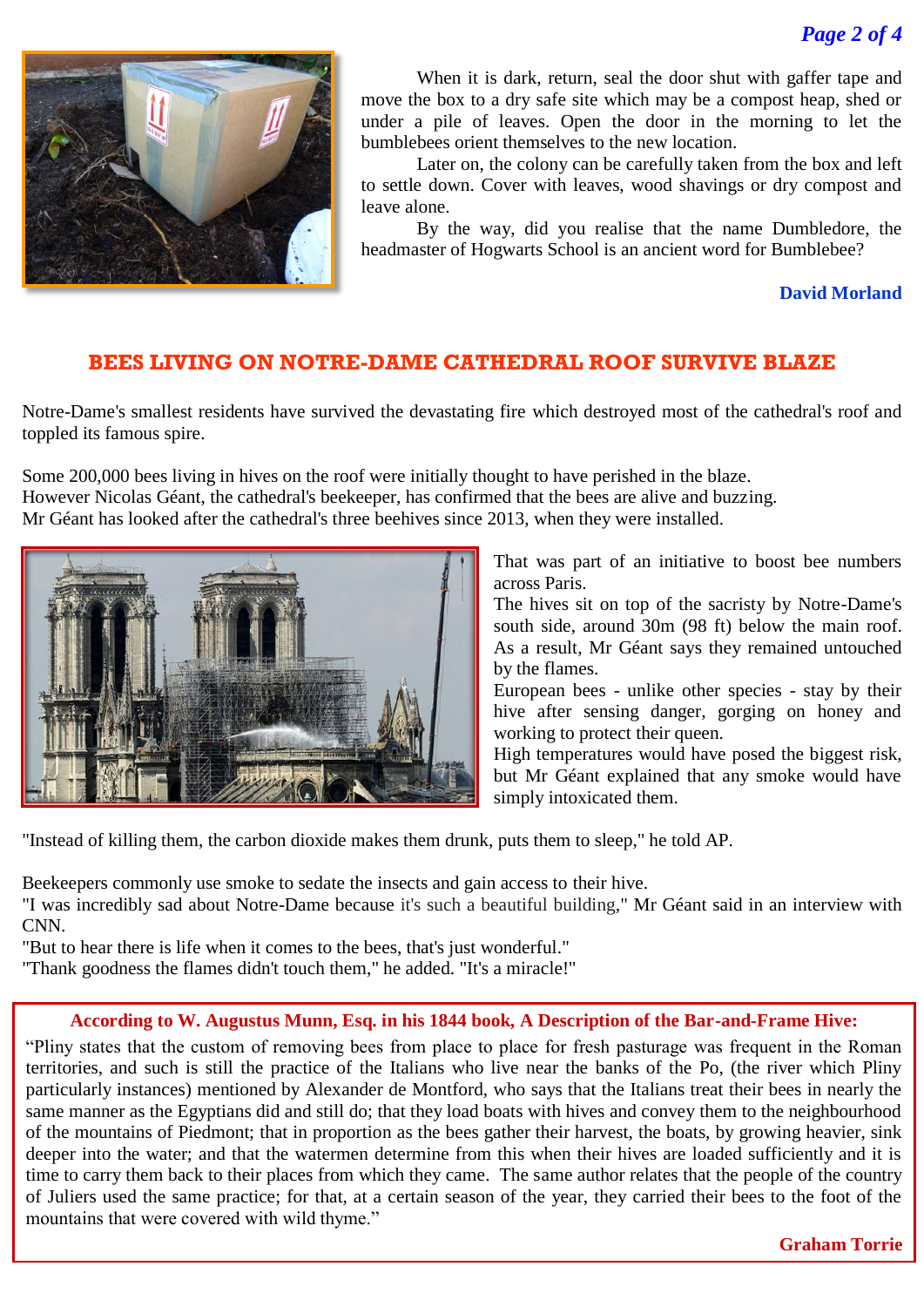# **BEGINNERS, BRIEFLY…**

#### *An occasional article aimed at helping the novice through the beekeeping year.*

#### **MAY**

We covered the vital swarm control activities needed in May and June in the last article.

Keep a watch on your apiary, especially in the afternoons and evenings of good days. If, despite your careful efforts, your bees have swarmed, they may cluster on a branch or post not far from the hive whilst 'scout' bees find a new home further away. They might be there for just a few hours – so act promptly if you do find a swarm - or perhaps a day or more.

Catching a swarm is fun and not as scary as it looks to the uninitiated, but for a first time you might be well advised to get an experienced beekeeper to show you how it's done. If you do catch and hive a swarm remember that, as it is initially broodless, any varroa mites will be out on the bees and vulnerable to treatment. I usually administer an Api-Bioxal (oxalic acid) treatment on a newly-hived swarm, especially if I do not know where the swarm has come from.

If your supers are being filled, you need to decide whether the nectar source is oilseed rape (OSR) or not. If it is, then it must be extracted promptly once ripe, as OSR granulates very quickly and you don't want it to be doing that in the comb. If there are bright yellow fields of OSR within a couple of miles (possibly further) of your apiary, then it's likely the bees will be visiting it. If it isn't OSR honey, then you may still want to extract it if your supers are full, but if you only have a little, it can be left in the comb to be hopefully augmented by flows later in the season.

#### *Ian Mackley*

#### **ASSOCIATION MEMBERS EVENT - SWARM CONTROL DAY on the 7th of APRIL**

There was an excellent response to the Swarm Control Day held recently when Tony Harris provided both a theoretical and practical overview associated with Swarm Control. As beekeepers we all know that the swarm season will be on us in the not too distant future so it was a great chance to have a few pointers and tips to aid in both the prevention and the recovery of swarms. The main thing which was highlighted to us all is that now is the time to start thinking about what you will do in order to prevent a swarm leaving your hive and how to prepare for any event encountered. Having a plan in place well in advance along with all of the relevant equipment needed to suit your own requirements is very beneficial - so for everyone that attended the day we hope that you are now well prepared after having decided your own course of action. *Let us know how you get on by sending a small update for adding to the next newsletter and if you have a photo please provide that also.* Happy Beekeeping.

#### **Joan Gilbert-Stevens**

#### *NORTH ABERDEENSHIRE APIARY*

At our AGM on 24 March it was suggested that members living north of Aberdeen would benefit from the establishment of a club apiary in that area.

The chair supported the idea in principle, however it is dependent on enough members being willing to help start up the project and subsequently run it. If there is enough interest then these beekeepers will be asked to help find an appropriate site north of Aberdeen.

All areas will be considered. Please register your interest by emailing the secretary **Alison Goss** at [aberdeenbeekeepers@gmail.com.](https://e.mail.ru/compose/?mailto=mailto%3aaberdeenbeekeepers@gmail.com)

We are always interested in new articles for the newsletter, If you have an item for the newsletter, please contact **Olga Macaulay** by email at **astrolo@mail.ru** or **David Morland** at **adbkavicechair@gmail.com**

If you have an article for sale or loan or if you want an article then make use of the adverts section, there is no cost to advertise.

Similarly if you are available to help other members or want some help yourself then why not use this section to advertise what you want or what you can offer. Many members struggle to move bees to the honey crops on their own and it may be interesting for you to offer assistance and meet another member and learn how they manage their bees at the same time for example.

The adverts together with your contact details appear on the internet as part of the newsletter.